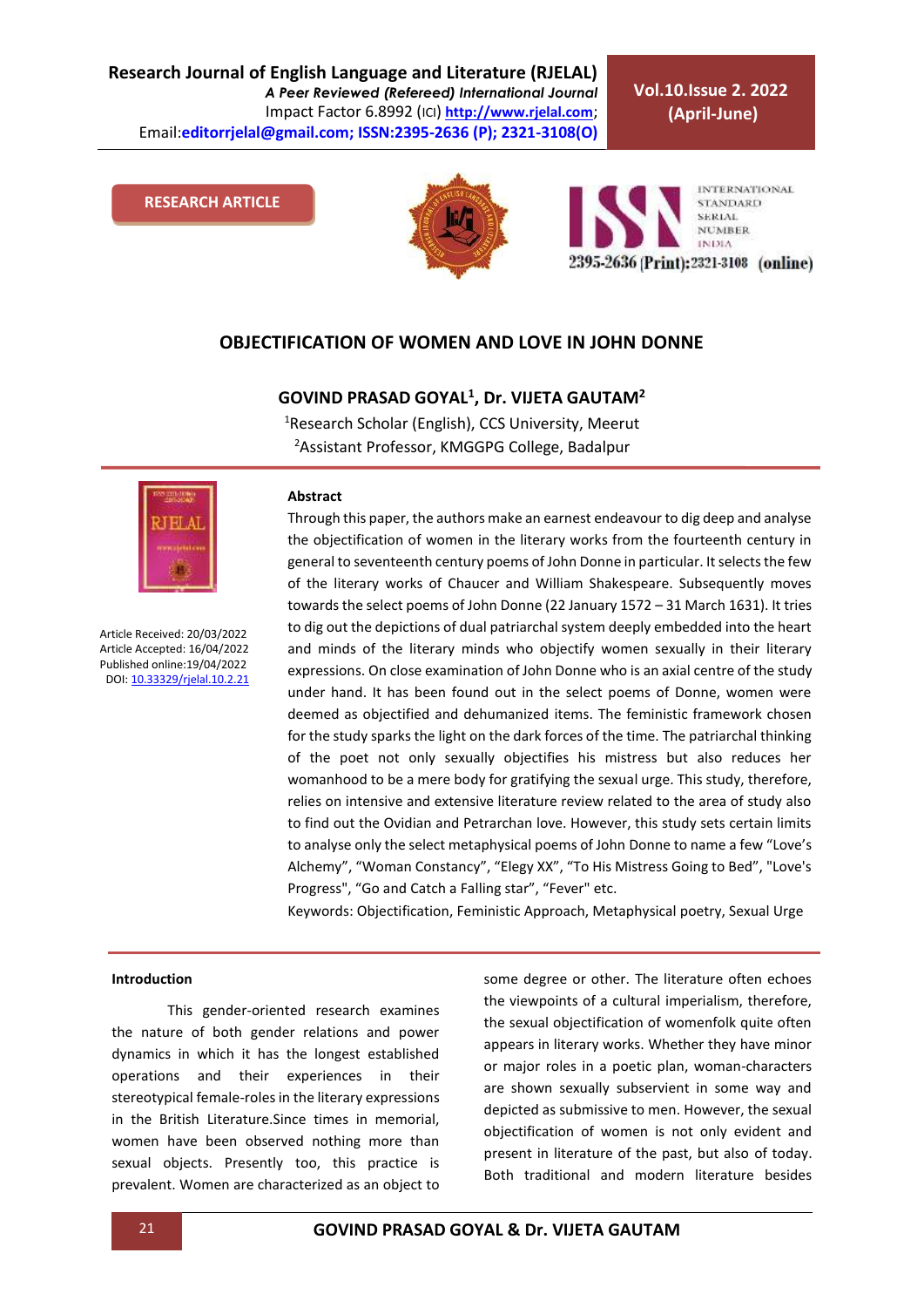## **Research Journal of English Language and Literature (RJELAL)** *A Peer Reviewed (Refereed) International Journal* Impact Factor 6.8992 (ICI) **[http://www.rjelal.com](http://www.rjelal.com/)**; Email:**editorrjelal@gmail.com; ISSN:2395-2636 (P); 2321-3108(O)**

music present sufficient evidences that the sexual objectification of women was prevalent in the past and still perpetuates today. There are many of the instances which reflect the exploitation of women. Both literary and music-video composers compose a world of women as sexual objects where words, sounds and meanings arbitrarily project them as a toy or a play-thing beyond any subjective autonomy. The notion of Objectification as a feministic perspective is antithesis to the personification, a figure of speech. To elucidate it further, John Gardner's Grendel is an appropriate example of the woman who experiences such insidious practice which may be likened to the treatment of woman for sexual objectification as described by Szymanski. Both the fungibility of Wealhtheow as an object and violability of hers exemplify the sexual objectification of women that was in existence in the past and persists today as well.

The story goes like that Hrothgar, an old emperor of a gigantic kingdom, is advanced by a young king. The young king bargains for peace through offering various items. Hrothgar declines the offer. On such negative reactions, the young king offers, "I will show you a treasure that will change your mind, great Hrothgar… I offer you, my sister. Let her name from now on be Wealhtheow, or holy servant of common good" (Gardner 99-100). When young king's sister Wealhtheow appears, entire coterie of courtiers gets mesmerized at her aweinspiring beauty. But her beautiful appearance is the reason she is commodified like a mere plaything to be exploited for sex.

Although she is portrayed as succumbing to the sexual advancement of the old king with the dignity of a sacrificial virgin. After the first encounter of Wealhtheow, she starts having sensation of hopelessness. Grendel, spots the worsening condition of Wealhtheow and comments on her sexual mistreatment, "She's young, could have served a more vigorous man. And beautiful: need not have withered her nights and wasted her body on a boney, shivering wretch. She knows all this, which increases Hrothgar's pain and guild" (Gardner 122). In exchange of Wealhtheow as a gift-item and her consequential sadness typify the sexual objectification of women.

Right from the 14th century till date in most of the English Literature, woman has been projected as a toy to play with, a territory to be conquered and ruled over. She is considered nothing more than a thing or trash to be used and thrown away. In [Geoffrey Chaucer](https://www.cram.com/subjects/geoffrey-chaucer)'s *[The Canterbury Tales](https://www.cram.com/subjects/the-canterbury-tales)*, the role of women is objectified by male characters, whether it be for fulfilling the lustful desire, embracing the infatuation, or to satisfy a male's ego by being a trophy or prize to win. In an online essay on *Misogynistic Role of Women in Geoffrey Chaucer's The Canterbury Tales,* the author writes, "Throughout *The Canterbury Tales*, women are largely treated as nothing more than objects, existing to serve a purpose for a male" (Cram.com). In the tales, when a few of male-speakers consider a female character as sexually desirable or lustfully needed for gratification of basic instincts, they decide to deem them as if they were a book placed on a shelf. The women in these tales are not measured, weighed upon or sought after for their cognitive contributions, insightful intelligence, panoramic personalities or for astute abilities. The scaling levels of treatment towards them is more oriented on their looks than on any other attributes and qualities of theirs. Other factors are highly ignored and weighed down. At times when the male characters face repudiation, it often triggers misogynistic misconduct, and there are multiple instances in the tales which reflect the low level of entitlement endowed upon the women. The men have degrading outlook towards women in the medieval times. "…medieval society is hostile to women's power. Women are continuously contained and constrained by the patriarchal norms of medieval Europe to strengthen the heroic ideals of masculinity, while maintaining the ideals of the domestic private sphere" (Shams 2005).

The fifteen century was a barren and unproductive period hardly having any piece of literary creation worth reading. The sixteen-century witnessed other stereotypes, stemming from the courtly culture of love. The idealized ladies of most the poems does not carry any realistic depiction. With the resurgence of dramatic enactment on the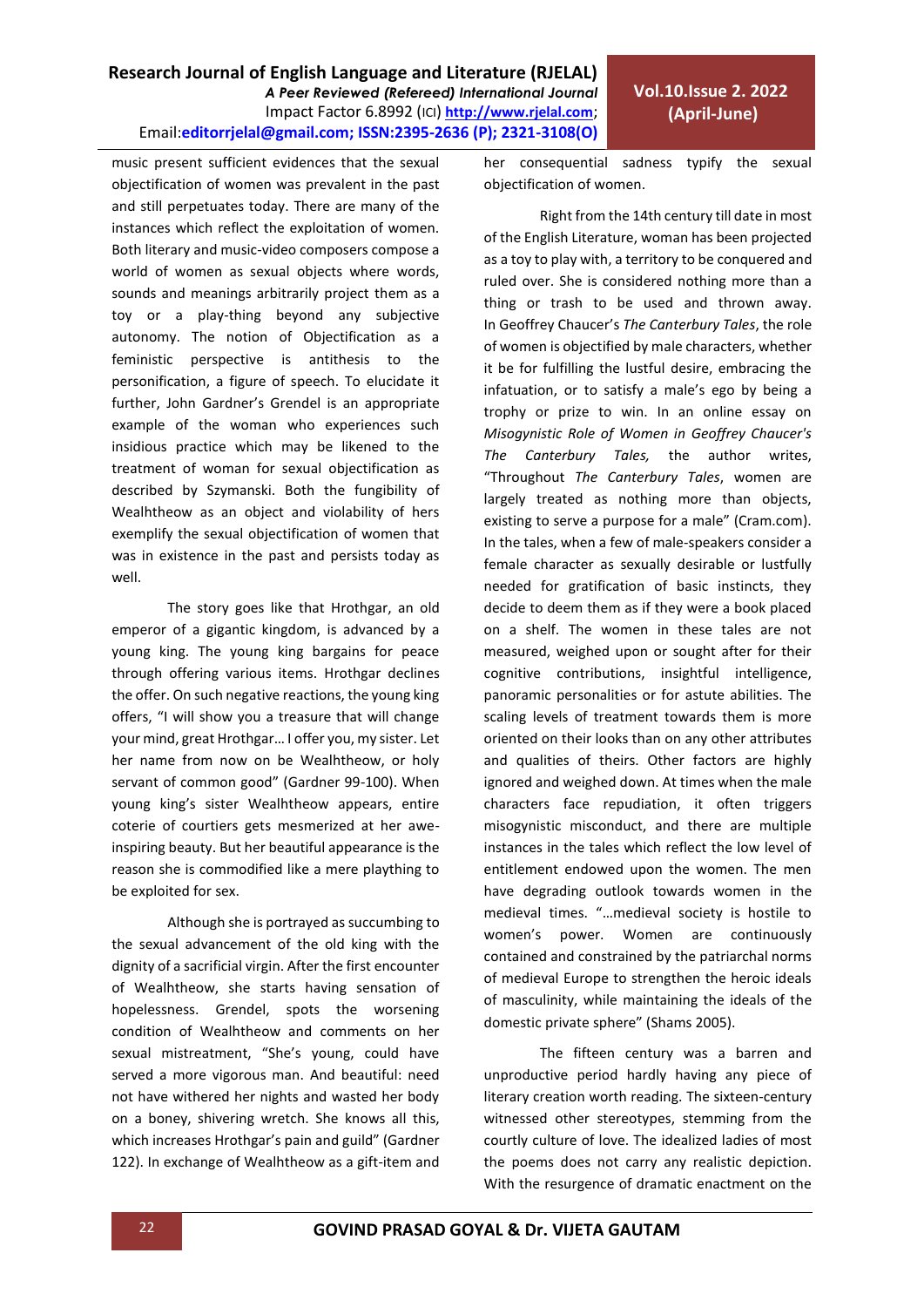# **Vol.10.Issue 2. 2022 (April-June)**

stage, the late sixteenth century culture allowed for the performance of female roles on stage by the females, and this portrayal touched the climax in terms of the women portrayed by Shakespeare and other contemporary play wrights. Earlier the role of women was enacted by young male performers, which meant there were rarer parts assigned for them and women often had less to express themselves. *In Romeo and Juliet,* Romeo speaks much more than Juliet. There is also an unusually high proportion of male performance than that was written for females. However, Shakespeare's later female characters have plenty to voice for themselves. Interestingly, they are articulate and outspoken only when disguised as men, e.g., Rosalind (*As You Like It*), Viola (*Twelfth Night*) and Portia (*The Merchant of Venice*). Webster's heroines such as the Duchess of Malfi and Vittoria Corombona, are depicted as overtly sexual, and assertive rather than just the sexual items for fulfilling another's desire.

Since times in memorial, societies across the nations have considered a woman – a human with only physical existence. Men in the society view women as prizes or trophies to win. The belief that women are playthings still permeates through the culture still prevailing in our society, whether it's in the media or everyday conversation. Since the early days of the society, women have been taught that an entire gender exists purely to satisfy other's needs. It's very likely that there are many people-MEN, who don't realize that they are perpetuating a culture that dehumanizes and objectifies women (Robin 2016).

Fathoming deep into the objectification, Martha Craven Nussbaum, American Philosopher expounds the involvement of the seven features which reflect how women were ill-treated not as a human being. They have been deprived of their personhood as an object. The very first one is treating a woman as an *instrument* for serving the purpose of the subject. They are construed to be a tool. The second feature is the *denial of autonomy* which gives the reflection as how women are deprived of the independence and autonomy; they are made to believe that they don't possess any strengths, abilities and capabilities. The third feature which Nussbaum postulates is *inertness* which signifies that women lack in agency for executing anything on their own. They cannot initiate anything by themselves. The fourth one is *fungibility* which is the treatment of a woman as an exchangeable stuff with other objects like bartering system. The fifth feature is *violability* that is a demeaning treatment of women presuming that they don't have any integrity or chastity. Their virginity is meant to be violated. The sixth is *ownership;* women are considered to be chattels which may be easily sold and purchased eventually owned by other. Finally the seventh feature is *denial of subjectivity* which stands for the treatment of a person as someone whose experiences and feelings are useless and worthless to be discarded away like trash or any insignificant thing.

Adding to the list of Martha Nussbaum, Rae Helen Langton, (born 1961), Australian and British Professor of Philosophy includes three more features which may be enumerated as eighth that is *reduction to body.* It is a kind of the treatment of a person who is reduced to be mere anatomical structure with their body, or body parts. The ninth is *reduction to appearance*. According to which women are measured and weighed upon their looks and appearance and finally *silencing* that is the treatment of a person as if they are mute, speechless; a silent dumb- driven creature incapacitated to voice their own concerns. Most of the philosophers and thinkers observing the treatment meted out to the women on the parameter of objectification have considered it be emanating and emerging from the patriarchal structure deeply entrenched into the deep strata of the society's outlook which over the years have become more pervasive and prevalent. They deem it be morally problematic phenomenon.

Objectification basically means to present as an object, especially of sight or other physical sense. But if we just ponder on combining the word Women with Objectification we are just left with lustful mindset, few of us thinking what rubbish talk and the rest feeling pity about such scenario still persisting in the society.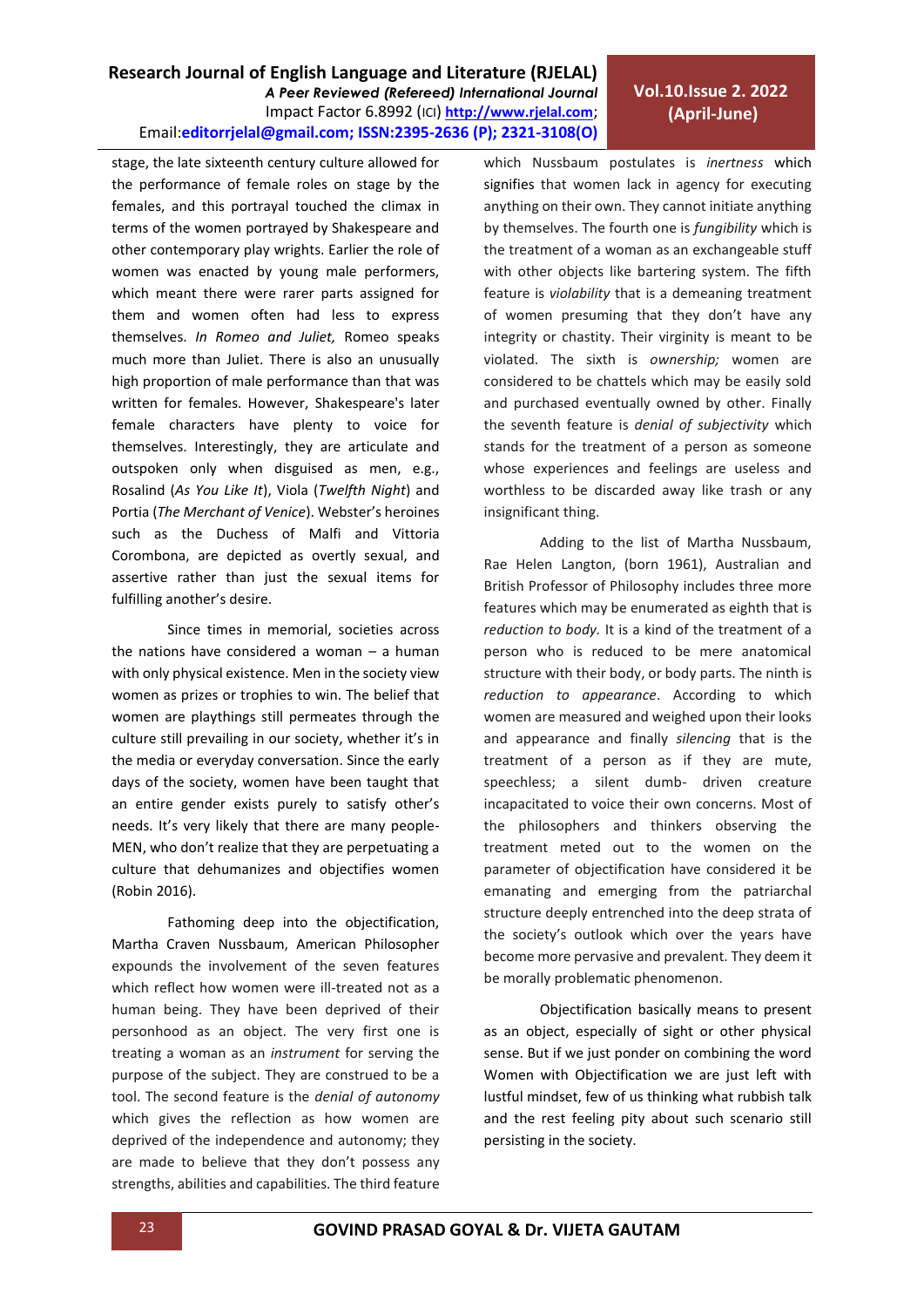We are living in  $21<sup>st</sup>$  century the modern era. Hard to say but still with such narrow mindsets. Men like to subjugate women. It's not something which has recently come up in the society but something which has got its pre-existence from ancient times. From those early days of society till today we see women are treated as well as termed as consumable items and objects. Those objects which are always used by others to suffice their personal needs. The titles for women still roaming in and around society are all consumable items such as 'Honey', 'Cutiee', 'Cupcake', 'Sweetiee', 'Sugar Plum', 'Pie' and so on….

Well, one could easily trace the very presence of sexual objectification of women in select famous metaphysical poet of  $17<sup>th</sup>$  century-John Donne, however the author could not venture into the discovery of the objectification of women in George Herbert, Richard Crashaw, Henry Vaughan, Andrew Marvell, Robert Herrick and on…

There is a vivid and vivacious reflection of the warmth and infinite intensity of love in the bestknown and most celebrated poems of John Donne. It has different dimensions stretching from a physical low, corporeal experience to a spiritual high. Donne's lyrics are essentially seductive which centre on the physical love in which the speakers argue aggressively for sexual intercourse or physical union whereas in Donne's *The Good-Morrow* is celebrated the feeling of newness which love can produce to the extent of ecstasy emerging out of spiritual union. The true meaning and sense of life begins when one meets the person one loves. The very opening lines of the poem address this plainly, "I wonder, by my troth, what thou and I / Did, till we loved?" (lines 1-2).

In *The Canonization*, the most famous poem of Donne, there is a fusion of sexual or romantic love with religious motifs and imagery.

Apart from multifarious reflections of love, the ten features of objectification can be traced in the treatment of women in the poetry of Metaphysical poet -John Donne (c. 1572–1631). Dryden writes, "Donne perplexes the minds of the fair sex with nice speculations of philosophy when he should engage their hearts, and entertain them with softnesses of love" (Mueller 142).

John Donne is celebrated as the father of metaphysical poetry. Majority of his poems comprised of male speaker and the audience predominantly male. He wrote in an era where a female was deemed lesser than a male and solely followed the conventions used by other coterie poets by composing misogynistic writings about women from a hyper-masculine point of view. A selection of lines from Donne's poetry will help us better understand about the kind of objectification in his poetry. "Hope not for mind in women; at their best, / Sweetness and wit they are, but mummy, possess'd" (*Loves Alchemy* lines). Here the poet says that finding intelligence in women is next to impossible. The best you can hope for is "Sweetness and Wit" but once you've 'had them' they are merely dead shells. These lines reflect that people of those days thought women were kind of a trashy substance…, " Now thou hast loved me one whole day,/ To-morrow when thou leavest, what wilt thou say?" (*Woman's Constancy*). The implication here is that woman can't be faithful and loyal to man for more than a day:

> "Like pictures, or like book's gay coverings made

> For laymen, are all women thus array'd. Whom their imputed grace will dignify-Must see reveal'd. (*Elegy XX. To His Mistress Going To Bed*)

Here, he compares women to book covers! How sexiest! He is also suggesting that 'We' need to see them naked. Now, the question arises that does the poet don't realise that there's more to a woman than naked flesh? In the 13th line of the Elegy "your gown, going off, such beauties state reveals...", it clearly indicates the romantic feelings taking rounds in the psyche of the poet. Further, he poetically undressed his mistress, "Unlace yourself, for that harmonious chime,/Tells me from you that now it is bed time".

The poet is more towards the sexual objectification rather than going on to the mind and soul the inner beauty which constitutes a person: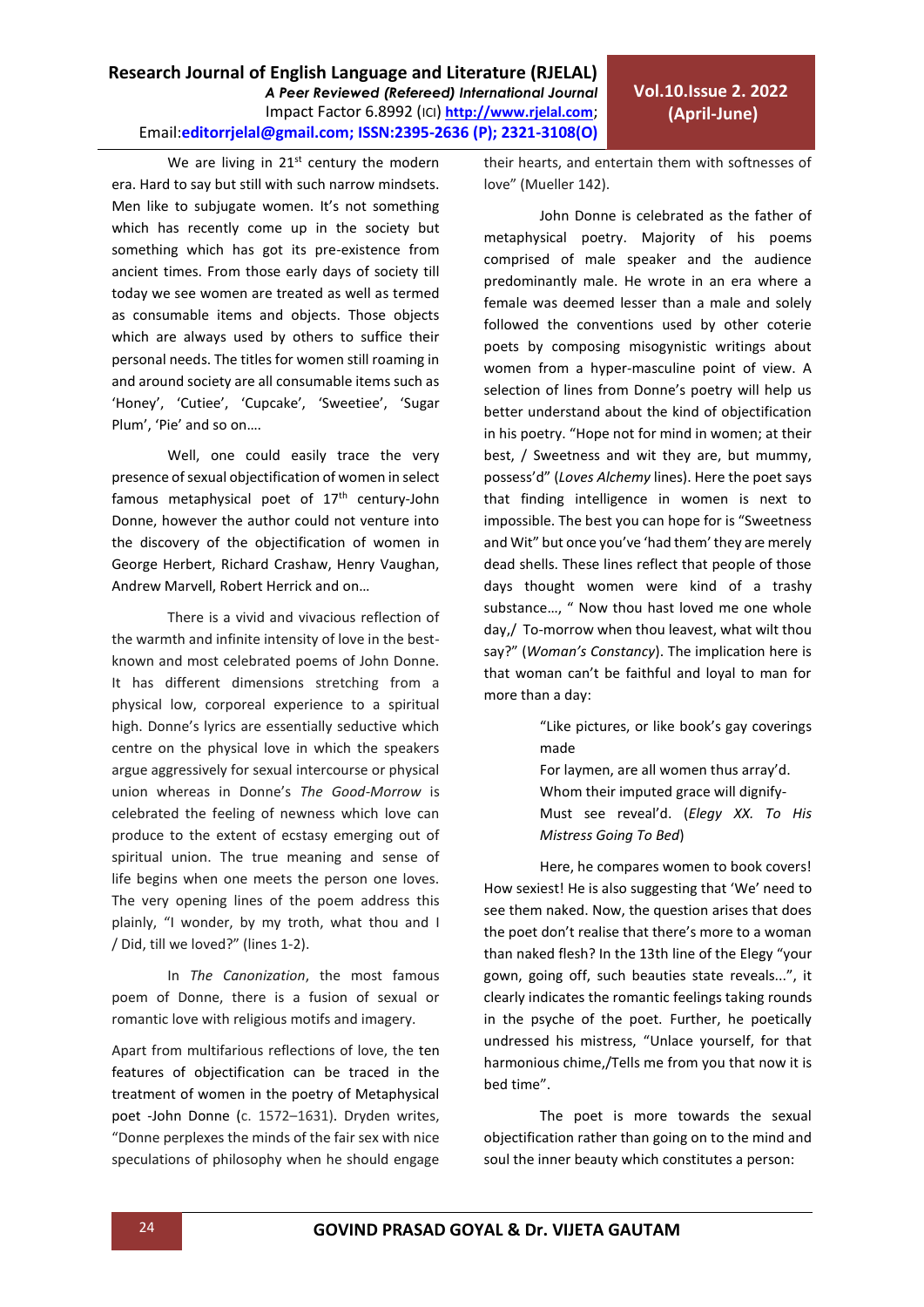"If thou be'st born to strange sights, Things invisible to see, Ride ten thousand days and nights, Till age snow white hairs on thee, Thou, when thou return'st, wilt tell me, All strange wonders that befell thee, And swear, Nowhere Lives a woman true and fair . If thou find'st one, let me know, Such a pilgrimage were sweet; Yet do not, I would not go, Though at next door we might meet, Though she were true, when u met her, And last, till you write your letter, Yet she Will be False; ere I come, to two, or three. From: Song, Go and Catch A Falling Star

These lines suggest that there is no such thing as an attractive faithful woman. He also implies that faithful women are only faithful if they are ugly because then men won't want them. The poet then changes it a bit and says that even if you could find an attractive faithful woman, by the time you have told someone, she will have been unfaithful with two or three.

Coming to his famous *The Flea* he has used an usual metaphor, such as a' flea biting two lovers being compared to sex (1633). An importunate lover points at a flea that sucked his blood after sucking his lady and he tries to prevent his mistress from killing it.

This flee is you and I, and this,

Our marriage bed, and marriage temple is;

Though parents' grudge, and you, we are met,

And cloistered in these living walls of jet.

In this erotic metaphysical poem, Donne uses the conceit of a flea, the lover tries to convince his lady to sleep with him in their "marriage bed". His argument hinges on the belief that since the blood of both is mixed in the flea it is as good as solemnisation of marriage. Donne is able to hint at the erotic without explicitly referring to sex such as: "And pampered, swells with one blood made of two, /And this, alas, is more than we would do..." (Line-8). This expression clearly evokes the idea of an erection. Further, in these lines:

"Though use make you opt to kill me,

Let not to that self-murder added be,

And sacrilege, three sins in killing three".

He argues that by killing the "flee" she would be killing herself, himself and the flea itself. The lady kills the flea, presumably rejecting the lover's advances. His interest basically appears to be more in physical union with his lady than anything else.

Carey made an accusation on John Donne that in his poetry women are degraded, disparaged and denuded of their modesty on the grounds of all pervasive familiar Renaissance mentality (137). They held the women as an object like a 'weaker vessel,' not only biologically imbecile, but possessing relatively less mental ability and reasoning faculty than that being possessed by man. They are of the opinion that women are such vessels which could be filled with anything. This malleable capacity makes women more appealing as well as such incredibly made agents who could be carrier of any force-good or bad. "Feudal models of relationship and of personal identity, revived in the interest of legitimizing the Tudor regime and the new aristocracy and still present in the court patronage system, give place to other models, in which, for example, the lover may be conceived as subject and the mistress as object..."(Low 465) Further Anthony Low observes that in Donne's poems , "Women have small place in the world of this first satire, except as degraded and degrading impediments. "Cheape whore[s]" (1. 53) recurrently trouble the speaker's thoughts. True, he mentions the so- called "Infant[a] of London," a rich heiress, but he need not belabor the point that she is a commodity, not a person to love, and that she is impossibly beyond his reach.

Thus the analysis of Donne's select poems gives the strong reflections of his varied moods – one of them is the objectification of woman and love